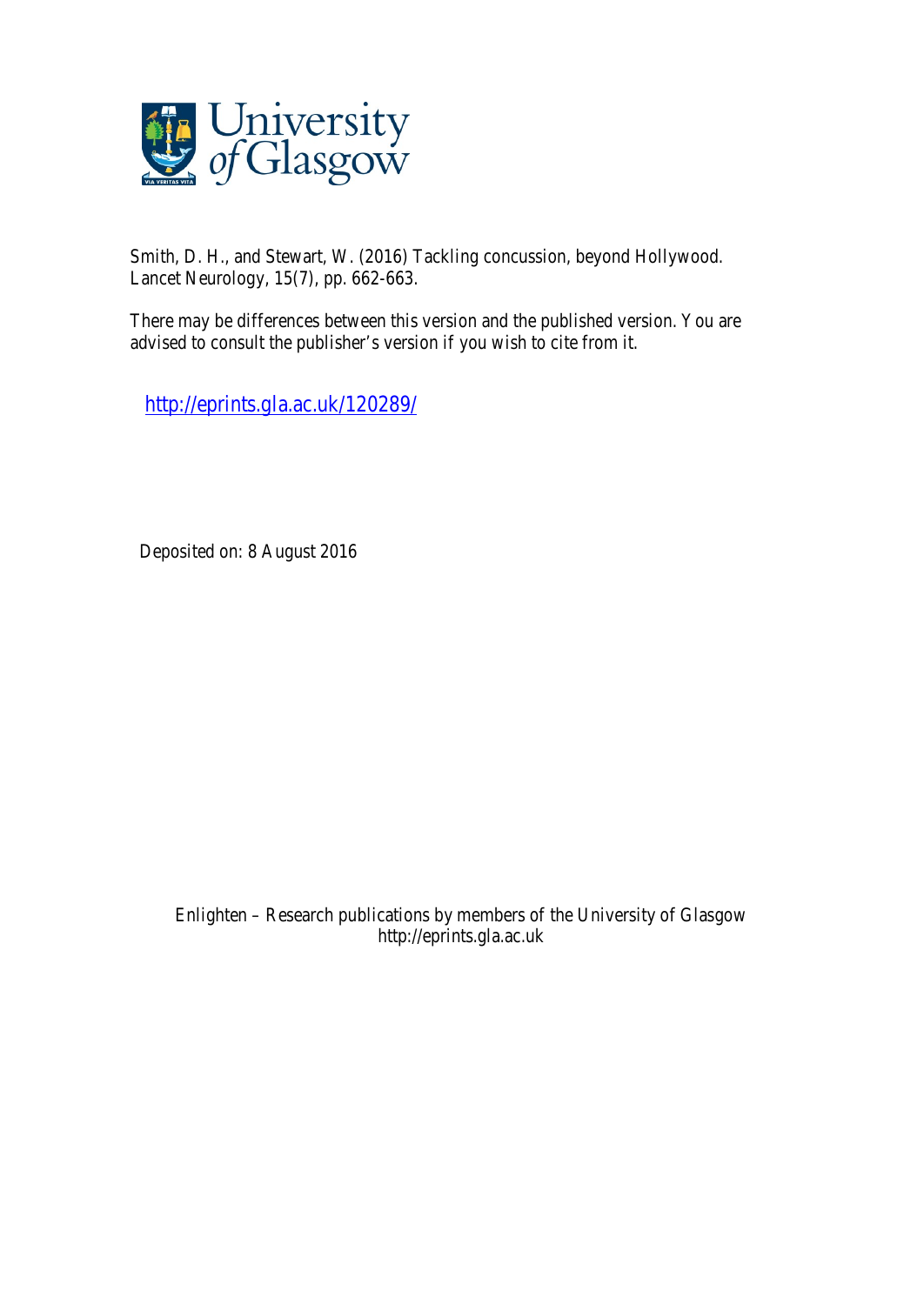## **Tackling Concussion, Beyond the Movie**

Douglas H. Smith<sup>1</sup>, William Stewart<sup>1,2,3</sup>

1. Penn Center for Brain Injury and Repair and Department of Neurosurgery, University of Pennsylvania, Philadelphia, PA 19104, USA

- 2. Department of Neuropathology, Queen Elizabeth University Hospital, Glasgow G51 4TF, UK
- 3. Institute of Neuroscience and Psychology, University of Glasgow, Glasgow G12 8QQ, UK

| <b>Corresponding Author:</b> | Dr William Stewart, MBChB, Ph.D, FRCPath.<br>Department of Neuropathology<br>Queen Elizabeth University Hospital<br>1345 Govan Rd<br>Glasgow G51 4TF, UK. |
|------------------------------|-----------------------------------------------------------------------------------------------------------------------------------------------------------|
| Email:                       | William.Stewart@glasgow.ac.uk                                                                                                                             |
| Tel:                         | +44 (0) 141 354 9535                                                                                                                                      |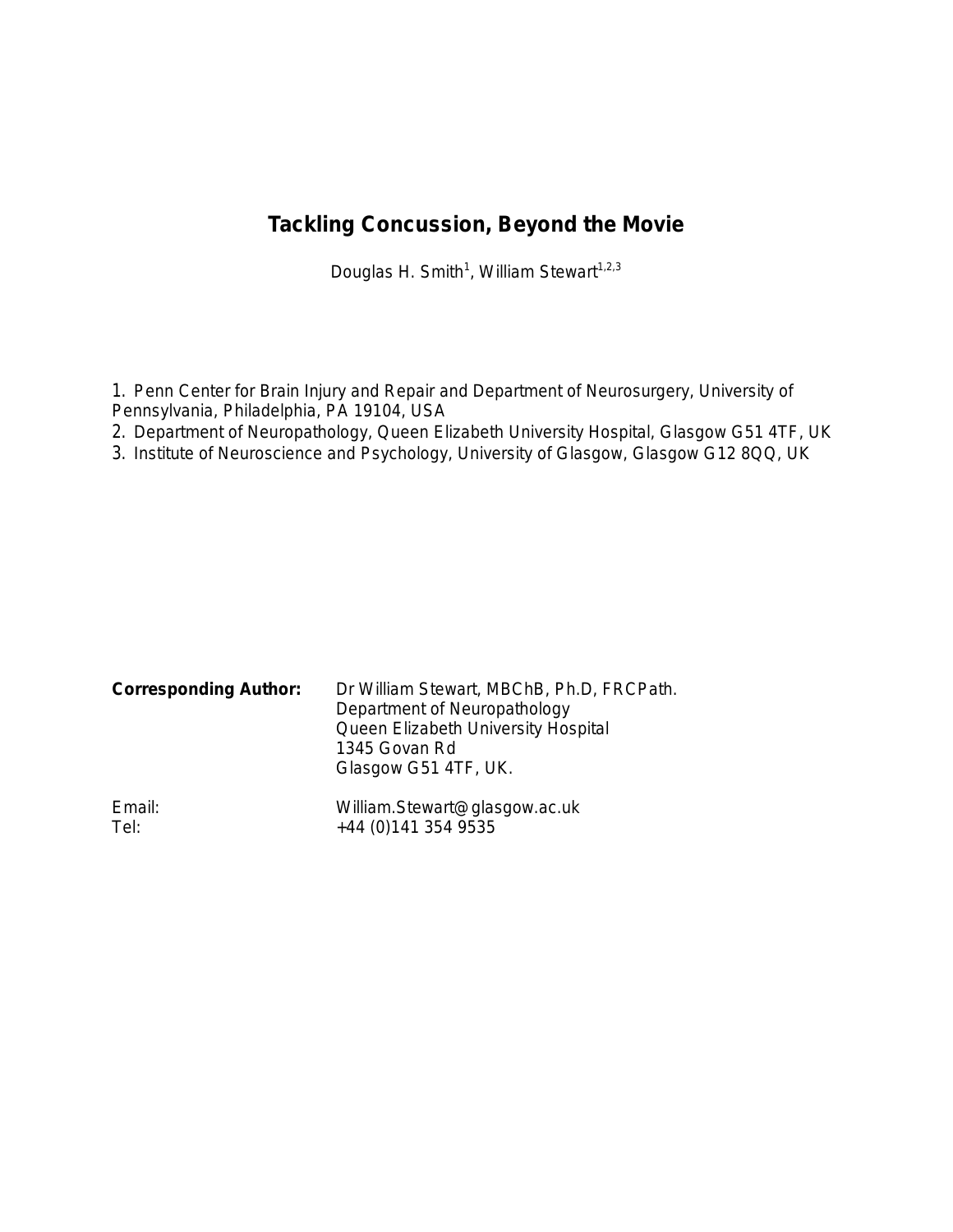When Hollywood tackles a medical issue, such as in the movie "Concussion"<sup>1</sup>, it is worth pausing to consider the issue at question. In practice, the terms concussion and mild traumatic brain injury (mTBI) are used interchangeably. However, for the 20% or so of patients demonstrating persisting neurocognitive dysfunction after concussion, there is nothing "mild" about it. Furthermore, a history of multiple concussions is linked to increased risk of neurodegenerative disease, in particular, chronic traumatic encephalopathy (CTE)<sup>2</sup>; the subject of "Concussion". Nevertheless, despite Hollywood movies and endless news headlines, there remains remarkable confusion over the underlying cause of concussion.

Contrary to the all too common animations illustrating the brain slamming back and forth inside the skull, the principal mechanical basis of concussion is head rotational acceleration<sup>3</sup>. A consequence of these rotational forces is rapid deformation of the brain resulting in tissue damage, particularly to vulnerable white matter axons. During normal movement, axons can stretch to at least twice their resting length and relax back, unharmed. However, very rapid stretching, such as occurs with concussion, results in components of the axon becoming stiffer, resulting in breakage of axonal microtubules; a pathology known as diffuse axonal injury (DAI). Intriguingly, computational modeling suggests that the viscoelastic "Achilles' heel" in axons is the microtubule stabilizing protein tau<sup>4</sup>.

A consequence of this microtubule damage is interruption of normal axonal transport, leading to protein accumulation in axonal swellings at sites of injury. However, although axonal swelling is evidence of DAI, the vast majority of injured axons appear morphologically normal after TBI, even in severe cases. Nevertheless, for many of these normal-appearing axons there is dysregulation of sodium channels resulting in impaired action potential formation; a potential physiological substrate for the common symptoms of concussion, such as decreased processing speed, memory disturbance and loss of consciousness. Accompanying this sodium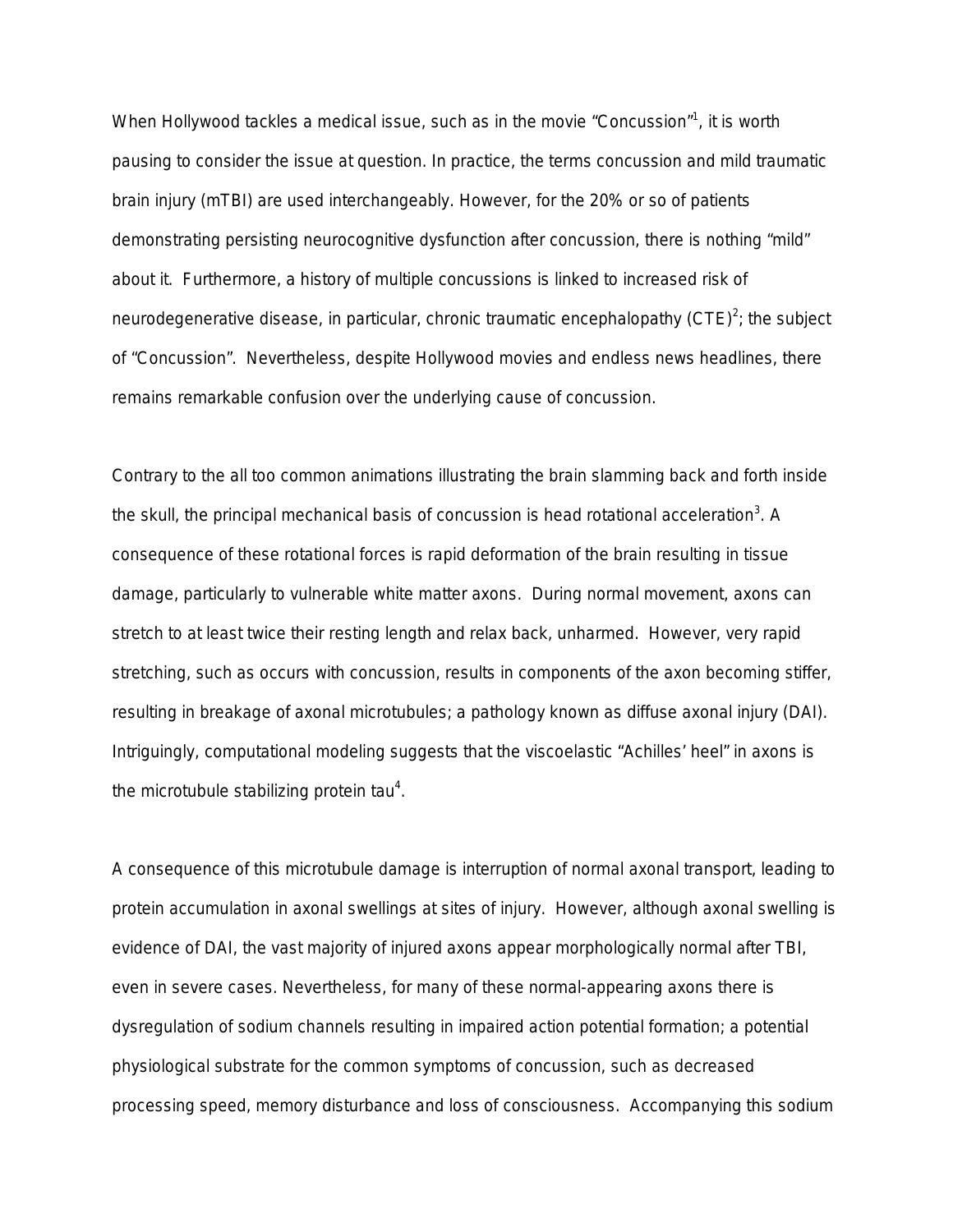influx is an increase in intra-axonal calcium, leading to activation of proteases and inevitable axonal degeneration<sup>5</sup>. As such, the so called "mild" injury of concussion can result in permanent axonal loss.

The script for "Concussion"<sup>1</sup> has the hero, Dr Omalu (played by Will Smith), proclaiming "I have found a disease that no one has ever seen." The reality is that CTE had been recognized for many decades before being "discovered" in former American Footballers. In these earlier accounts, largely in former boxers, neuropathology examinations at autopsy described a range of abnormalities in tau and amyloid-beta contributing to "dementia puglistica", or  $\text{CTE}^2$ . Interestingly, accumulation of amyloid precursor protein (APP) in injured axons triggers amyloidbeta genesis. Further, axonal tau protein can become phosphorylated after TBI, leading to pathological aggregation. Thus, DAI-associated proteins, namely tau and APP, are implicated in both the acute injury of concussion and also the late neurodegeneration of chronic traumatic encephalopathy.

In truth, despite the Hollywood attention and increasing hyperbole regarding concussion and its long-term consequences, there remain remarkable knowledge gaps. Most notably, we are really only at the beginning of deciphering the underlying causes, one important candidate being DAI.

Supported by NIH grants, NS38104 and NS092389, NS056202, and DOD grant, PT110785.